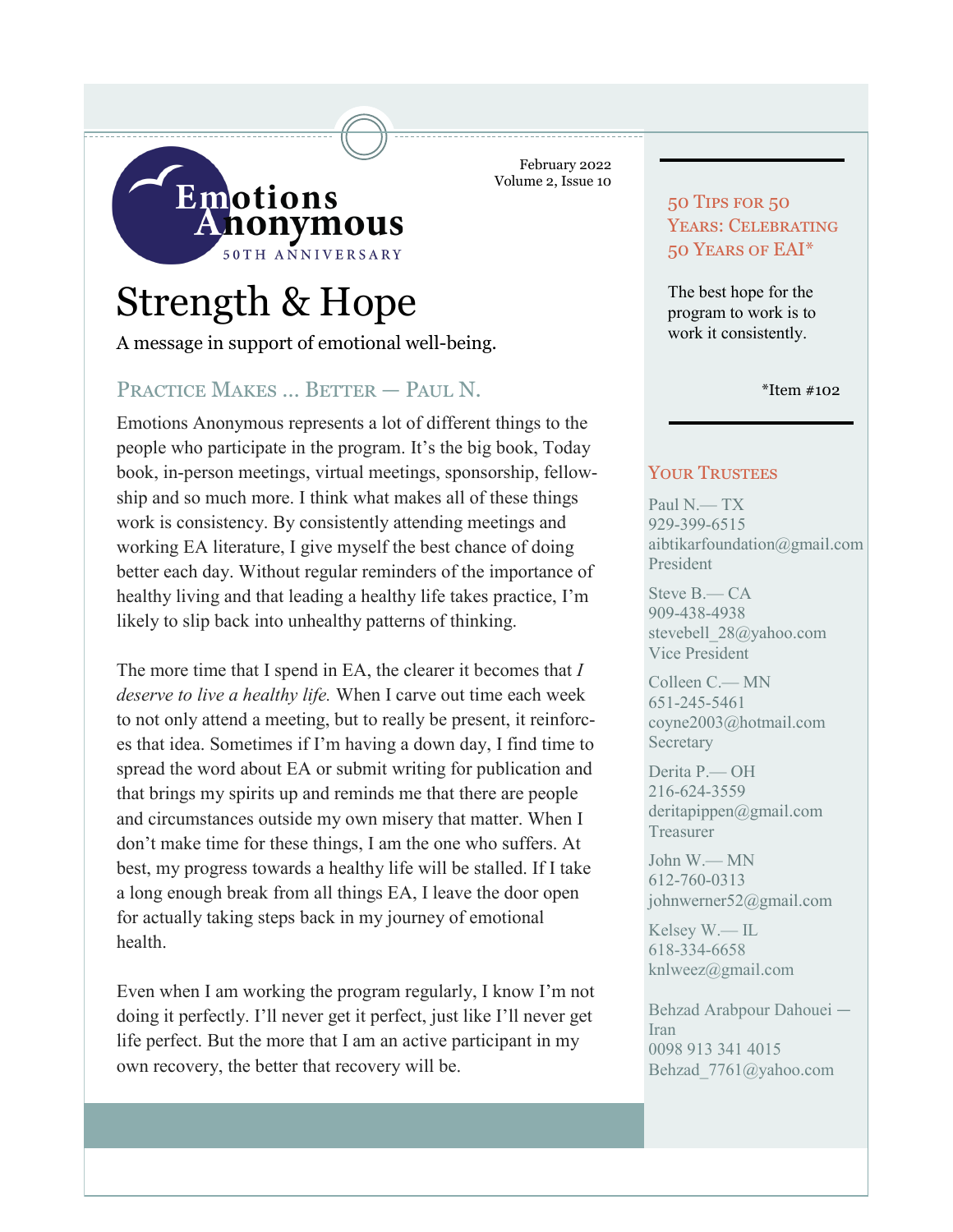# February's Tools for Recovery

### **STEP 2**

Came to believe that a Power greater than ourselves could restore us to sanity.

#### **Promise 2**

We do not regret the past or wish to shut the door on it.

#### **JUST FOR TODAY 2**

I will try to be happy, realizing my happiness does not depend on what others do or say or what happens around me. Happiness is a result of being at peace with myself.

# **Slogan 2**

You are not alone

# **Helpful Concept 2**

We are experts only on our own stories, how we try to live the program, how the program works for us, and what EA has done for us. No one speaks for Emotions Anonymous as a whole.

# **TRADITION 2**

For our group purpose there is but one ultimate authority—a loving God as He may express Himself in our group conscience. Our leaders are but trusted servants; they do not govern.

**Principle 2**

Hope

# Focusing on Other People — Gail R.

The June 21 reflection in the EAI *Today* book talks about wasting time and causing turmoil within myself when I spend too much time focusing on what others are doing or thinking. I think I've made some progress with this, but I can go right back pretty fast. I think I focus on my son too much, frequently, which isn't good for him or me. I just need reminders - often. "I can change only myself." Wise words.

I'm grateful to know that I'm powerless over my emotions. I've been feeling emotional and a little out of control since my son moved out. I realize part of it is that he isn't around for me to fuss over, or focus on, and I have a lot of time on my hands as a result. I'm glad to be able to see that. Each day I feel a little healthier. He seems to be fine and I'm very grateful for that.

I need to focus on me, and my recovery. I need for my recovery and my spiritual connection to be my main priority. When I do that, things seem to go well. I worry less, and I'm more able to just live in the moment, without spending too much time in the past or the future. I've been eating poorly, which doesn't help my mood any, and I have to ask my Higher Power for help with that, one day at a time.

When I share on the loop daily, I feel better, because I believe that for me, being here and sharing honestly is part of HP's will for me. I don't always know what HP's will is, but I do ask my HP to help me align my will with his, and that works better for me than anything when it comes to living my daily life. I'm just grateful for this program.

# Things Do Work Out — Louise H.

My therapist has mentioned to me how important it is to have hope, faith, and love, which I have. Sometimes it's just a little hard when you feel so overwhelmed with everything. However, somehow I have always discovered no matter how bad things are or get somehow things always have a way of turning out even if at that time of your saddest and hardest time it is hard to know and believe that it will all work out. My motto is and I strongly believe: *Everything happens for a reason.*  That's why it's important to know and remember you are not alone and to always remember to have hope, faith, and love.

You can find the Trustee Reflections on the website, www.emotionsanonymous.org. This month we focus on JFT #2.